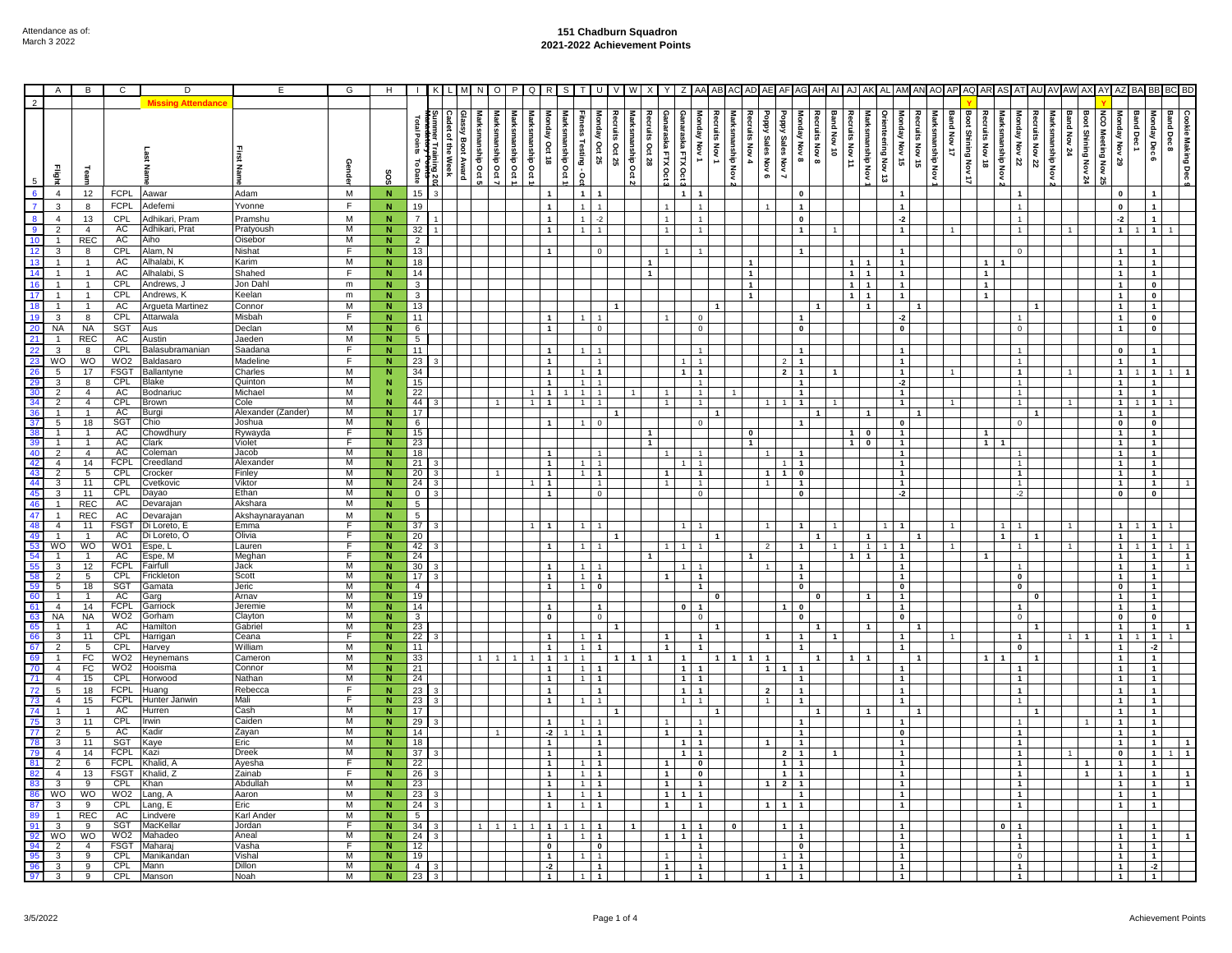## **151 Chadburn Squadron 2021-2022 Achievement Points**

|                        | $\mathsf{A}$   | B               | C                 | D                     | E                   | G       | H                       |                                           |                                   |                         | O                                        | <b>P</b>           | Q                              | R<br>S                                        |                                         |                                  |                   |                |                                                     |                                  |                                    |                      |                                                                 |                              |                |                                |                |                                                            |                      |                                 |                     |                          |                |                                                  |                  |             |                                       |                          |                              |                                  |                   |                   |
|------------------------|----------------|-----------------|-------------------|-----------------------|---------------------|---------|-------------------------|-------------------------------------------|-----------------------------------|-------------------------|------------------------------------------|--------------------|--------------------------------|-----------------------------------------------|-----------------------------------------|----------------------------------|-------------------|----------------|-----------------------------------------------------|----------------------------------|------------------------------------|----------------------|-----------------------------------------------------------------|------------------------------|----------------|--------------------------------|----------------|------------------------------------------------------------|----------------------|---------------------------------|---------------------|--------------------------|----------------|--------------------------------------------------|------------------|-------------|---------------------------------------|--------------------------|------------------------------|----------------------------------|-------------------|-------------------|
| 98                     | Flight to      | Team<br>17      | <b>FCPL</b>       | Marabai, B            | Bheema              | M       | SOS<br>N                | Total<br>Points<br>ನ<br><b>Date</b><br>22 | ٩<br>i al<br>뭉<br>ming 20<br>Week | Glassy<br>Boot<br>Award | Marksmanship Oct 7<br>Marksmanship Oct 5 | Marksmanship Oct 1 | Marksmanship<br>$\overline{5}$ | Marksmanship Oct 1<br>Monday<br><b>Oct 18</b> | Fitness Testing - Oct<br>$\overline{1}$ | Recruits Oct 25<br>Monday Oct 25 | Vlarksmanship Oct | mits<br>Oct 28 | Ganaraska FTX Oct<br>araska FTX Oct<br>$\mathbf{1}$ | Monday Nov 1                     | Recruits Nov 1<br>Marksmanship Nov | Recruits<br>Nov 4    | kddod<br>Addo-<br>Sales Nov 7<br>Sales<br>Nov 6<br>$\mathbf{1}$ | Monday Nov 8<br>$\mathbf{1}$ | Recruits Nov 8 | Band Nov 10<br>Recruits Nov 11 | manship Nov    | Monday<br>ering Nov<br>Nov 15<br>$\vec{r}$<br>$\mathbf{1}$ | Recruits Nov 15      | Marksmanship Nov<br>Band Nov 17 | Boot Shining Nov 17 | Recruits<br><b>RLAON</b> | rksmanship Nov | Recruits Nov 22<br>Monday Nov 22<br>$\mathbf{1}$ | Marksmanship Nov | Band Nov 24 | Boot Shining Nov 24<br>$\overline{1}$ | Ċ<br>ga).<br>Meeting Nov | <b>Band Dec</b><br>χōν<br>29 | Monday Dec 6<br>$\mathbf{1}$     | <b>Band Dec 8</b> | Cookie Making Dec |
|                        | $\overline{2}$ |                 | AC                | Marabai,              | Yamini              | F       | N                       | 24                                        |                                   |                         |                                          |                    | $\overline{1}$                 | $\overline{1}$                                | $\mathbf{1}$                            | $\overline{1}$                   |                   |                | $\mathbf{1}$                                        | $\mathbf{1}$                     |                                    |                      | $\mathbf{1}$                                                    | $\mathbf{1}$                 |                |                                |                | $\mathbf{1}$                                               |                      |                                 |                     |                          |                | $\mathbf{1}$                                     |                  |             |                                       |                          |                              | $\mathbf{1}$                     |                   |                   |
|                        | $\overline{1}$ | $\mathbf{1}$    | AC                | Martinez-Pacini       | Eva Maria           | F.      | N                       | 19                                        |                                   |                         |                                          |                    |                                |                                               |                                         | $\overline{1}$                   |                   |                |                                                     |                                  | $\overline{\mathbf{1}}$            |                      |                                                                 |                              | $\mathbf{1}$   |                                | $\overline{1}$ |                                                            | $\blacktriangleleft$ |                                 |                     |                          |                | $\overline{1}$                                   |                  |             |                                       | $\overline{\mathbf{1}}$  |                              | $\mathbf{1}$                     |                   |                   |
|                        | 5              | 13              | <b>FCPL</b>       | Masensa               | Prince              | M       | N.                      | 17                                        |                                   |                         |                                          |                    |                                |                                               | $\mathbf{1}$                            |                                  |                   |                |                                                     |                                  |                                    |                      | $\overline{2}$                                                  | $\mathbf{1}$                 |                |                                |                |                                                            |                      |                                 |                     |                          |                | 1                                                |                  |             |                                       |                          |                              | $-2$                             |                   |                   |
|                        | 3              | 9               | CPL               | Maves                 | Keith               | м       | N.                      | 24                                        |                                   |                         |                                          |                    | $\overline{1}$                 | $\mathbf{1}$                                  | $\overline{1}$                          | $\overline{1}$                   |                   |                | $\mathbf{1}$                                        | $\mathbf{1}$                     |                                    |                      | $\overline{1}$                                                  | $\mathbf 1$                  |                |                                |                | $\mathbf{1}$                                               |                      |                                 |                     |                          |                | $\overline{1}$                                   |                  |             |                                       |                          | $\overline{1}$               | $\overline{1}$                   |                   |                   |
|                        | $\overline{1}$ |                 | AC                | <b>McGrath</b>        | Eric                | M       | N                       | $\overline{4}$                            |                                   |                         |                                          |                    |                                |                                               |                                         |                                  |                   |                |                                                     |                                  |                                    |                      |                                                                 |                              |                |                                |                |                                                            |                      |                                 |                     |                          |                |                                                  |                  |             |                                       |                          |                              |                                  |                   |                   |
|                        | 2              | REC<br>6        | <b>AC</b>         | Meneses-Cortes, D     | Daniel              | M       |                         | 26                                        |                                   |                         |                                          |                    |                                |                                               |                                         |                                  | $\overline{1}$    |                |                                                     |                                  |                                    |                      |                                                                 | $\mathbf{1}$                 |                |                                |                | $\blacktriangleleft$                                       |                      |                                 |                     |                          |                | $\mathbf{1}$                                     |                  |             |                                       |                          |                              | $\mathbf{1}$                     |                   |                   |
|                        | $\overline{4}$ | 15              | <b>FCPL</b>       | Meneses-Cortes, N     | Nicholas            | M       | N<br>N.                 |                                           |                                   |                         |                                          |                    |                                | $\mathbf{1}$                                  |                                         | $\overline{1}$                   |                   |                | $\mathbf{1}$                                        | $\mathbf{1}$                     |                                    |                      |                                                                 | $\mathbf{1}$                 |                |                                |                | $\mathbf{1}$                                               |                      |                                 |                     |                          |                | 1                                                |                  |             |                                       |                          |                              |                                  |                   |                   |
|                        |                |                 |                   |                       |                     |         |                         | 25                                        |                                   |                         |                                          |                    |                                |                                               |                                         |                                  |                   |                |                                                     |                                  |                                    |                      |                                                                 |                              |                |                                |                |                                                            |                      |                                 |                     |                          |                |                                                  |                  |             |                                       |                          |                              | $\mathbf 1$                      |                   |                   |
|                        | 3              | 10              | <b>FCPL</b>       | Mihalache             | Stephanie           | F.<br>F | N                       | 6                                         |                                   |                         |                                          |                    |                                | $\overline{1}$                                |                                         | $\overline{1}$                   |                   |                | $\mathbf 0$                                         | $\mathbf 0$<br>$\mathbf{1}$      |                                    |                      |                                                                 | $\mathbf{0}$                 |                |                                |                | $\mathbf{1}$                                               |                      |                                 |                     |                          |                | $\overline{1}$                                   |                  |             |                                       | $\mathbf{a}$             |                              | $\overline{1}$                   |                   |                   |
|                        | 3              | 12              | CPL               | Moore                 | Ella-Siobhan        |         | N                       | 36                                        |                                   |                         | 1<br>$\overline{1}$                      |                    |                                | $\overline{1}$                                | $\mathbf{1}$                            | $\overline{1}$                   | $\overline{1}$    |                |                                                     |                                  |                                    | $\mathbf{1}$         | $\overline{1}$                                                  | $\mathbf{1}$                 |                |                                |                | $\mathbf{1}$                                               |                      |                                 |                     |                          |                | $\mathbf{1}$                                     |                  |             |                                       | $\overline{\mathbf{1}}$  |                              | $\overline{1}$                   |                   |                   |
| 110                    | $\overline{4}$ | 13              | CPL<br>CPL        | Mozes<br>Varain, G    | Jessica             | E<br>M  | N                       | 21                                        |                                   |                         |                                          |                    |                                | $\mathbf{1}$                                  | $\overline{1}$                          | $\overline{1}$                   |                   |                |                                                     | $\mathbf{1}$                     |                                    |                      | $\mathbf{1}$                                                    | $\mathbf{1}$                 |                |                                |                | $\mathbf{1}$                                               |                      |                                 |                     |                          |                | $\mathbf{1}$                                     |                  |             |                                       | $\overline{1}$           |                              | $\mathbf{1}$                     |                   |                   |
| 111                    | 3<br>5         | 12<br>FC        | WO <sub>2</sub>   | Varain, H             | Gurshan<br>Harjap   | М       | N<br>N                  | 20<br>19                                  |                                   |                         |                                          |                    |                                | $\mathbf{1}$<br>$\mathbf{1}$                  | $\mathbf{1}$                            |                                  |                   |                |                                                     | $\overline{1}$<br>$\overline{1}$ |                                    |                      | $\mathbf{1}$                                                    | 1<br>$\mathbf{1}$            |                |                                |                | $\mathbf{1}$<br>$\mathbf{1}$                               |                      |                                 |                     |                          |                | $\mathbf{1}$<br>$\overline{1}$                   |                  |             |                                       |                          |                              | $\overline{1}$<br>$\overline{1}$ |                   |                   |
| 112                    | $\overline{2}$ | 6               | <b>CPL</b>        | Vezami Espinosa       | Mina                | F.      | N                       | 24                                        |                                   |                         |                                          |                    |                                | $\overline{1}$                                | $\overline{1}$                          |                                  |                   |                | 1                                                   | $\mathbf{1}$                     |                                    | $\mathbf{1}$         |                                                                 | 1                            |                |                                |                | $\mathbf{1}$                                               |                      |                                 |                     |                          |                | $\mathbf{1}$                                     |                  |             |                                       |                          |                              | $\overline{\mathbf{0}}$          |                   |                   |
| 113                    | 3              | 12              | CPL               | Nguyen, H             | Chau (Hillary)      | 下       | N                       | 16                                        |                                   |                         |                                          |                    |                                | $\overline{1}$                                | $\overline{1}$                          | $\overline{\mathbf{1}}$          |                   |                |                                                     | $\overline{1}$                   |                                    |                      |                                                                 | $\overline{1}$               |                |                                |                | $\overline{1}$                                             |                      |                                 |                     |                          |                | $\overline{1}$                                   |                  |             |                                       |                          | $-2$                         | $\overline{1}$                   |                   |                   |
| 114                    | $\overline{2}$ | 5               | <b>FCPL</b>       | Nguyen, Q             | Quan                | М       | N                       | 23                                        |                                   |                         |                                          |                    |                                | $\overline{1}$                                | $\overline{1}$                          | $\overline{1}$                   |                   |                | $\mathbf{1}$                                        | $\overline{1}$                   |                                    |                      | $2 \mid 2$                                                      | $\overline{1}$               |                |                                |                | $\overline{1}$                                             |                      |                                 |                     |                          |                | $\overline{1}$                                   |                  |             |                                       |                          | $\overline{1}$               | $\overline{1}$                   |                   |                   |
| 115                    |                |                 | AC                | Vwaigwe               | saac                | M       | N                       | 15                                        |                                   |                         |                                          |                    |                                |                                               |                                         |                                  |                   |                |                                                     |                                  |                                    |                      |                                                                 |                              |                |                                |                |                                                            | $\mathbf{0}$         |                                 |                     |                          |                | $\mathbf{1}$                                     |                  |             |                                       |                          |                              | $\overline{1}$                   |                   |                   |
| 116                    | $\mathbf{1}$   | <b>REC</b>      | AC                | <b>O'Brien Slaney</b> | Liam                | M       | N                       | 5                                         |                                   |                         |                                          |                    |                                |                                               |                                         |                                  |                   |                |                                                     |                                  |                                    |                      |                                                                 |                              |                |                                |                |                                                            |                      |                                 |                     |                          |                |                                                  |                  |             |                                       |                          |                              |                                  |                   |                   |
| 117                    | 3              | 10              | CPL               | Olay                  | Remea Rose          | F       | Ν                       | $\overline{\mathbf{8}}$                   |                                   |                         |                                          |                    |                                | $\mathbf{1}$                                  |                                         |                                  |                   |                | 1                                                   | $\mathbf 0$                      |                                    |                      |                                                                 | 1                            |                |                                |                | $\mathbf{1}$                                               |                      |                                 |                     |                          |                | $-2$                                             |                  |             |                                       |                          | $\overline{1}$               | $\bullet$                        |                   |                   |
| 118                    |                | 10              | CPL               | Paluzzi               | Alberto             | М       | N                       | 11                                        |                                   |                         |                                          |                    |                                |                                               | $\mathbf{1}$                            | $\overline{1}$                   |                   |                | $\overline{1}$                                      | $\overline{1}$                   |                                    |                      |                                                                 | $\mathbf{1}$                 |                |                                |                | $\mathbf{1}$                                               |                      |                                 |                     |                          |                | $-2$                                             |                  |             |                                       |                          | $\mathbf{1}$                 | $\overline{1}$                   |                   |                   |
| 119                    | 3              | FC              | WO <sub>2</sub>   | Paterson, Drew        | Drew                | M       | N                       | 30                                        |                                   |                         | 1                                        |                    |                                | $\mathbf{1}$                                  |                                         |                                  |                   |                |                                                     |                                  |                                    |                      |                                                                 | 1                            |                |                                |                | $\mathbf{1}$                                               |                      |                                 |                     |                          |                | 1                                                |                  |             |                                       |                          | $\mathbf{1}$                 | $\overline{1}$                   |                   |                   |
| 120                    | $\overline{2}$ |                 | SGT               | Paterson, Dylan       | Dylan               | M       | N                       | 33                                        |                                   |                         | 1                                        |                    |                                | $\mathbf{1}$                                  |                                         |                                  |                   |                |                                                     | $\overline{1}$                   |                                    | $\overline{1}$       |                                                                 | $\mathbf{1}$                 |                |                                | $\overline{1}$ | $\overline{1}$                                             |                      |                                 |                     |                          |                | $\mathbf{1}$                                     |                  |             |                                       | $\mathbf{1}$             |                              | $\overline{1}$                   |                   |                   |
|                        | 5              |                 | AC<br><b>FCPL</b> | Pauls                 | Gabrie              | M<br>M  | Ñ<br>N                  | 18                                        |                                   |                         |                                          |                    |                                |                                               |                                         |                                  |                   |                |                                                     | $\overline{\mathbf{1}}$          |                                    |                      |                                                                 | $\mathbf{1}$                 |                |                                | $\overline{1}$ |                                                            | $\blacktriangleleft$ |                                 |                     |                          |                | $\overline{1}$                                   |                  |             |                                       | $\overline{1}$           |                              | $\overline{1}$                   |                   |                   |
|                        |                | 17<br><b>WO</b> | WO <sub>2</sub>   | Prentice<br>रabjohn   | Clayton<br>Danielle | F       | N                       | 27<br>24                                  |                                   |                         |                                          |                    |                                | -1                                            | -1                                      | -1                               |                   | $\mathbf{1}$   | $\mathbf{1}$                                        |                                  | $\mathbf{1}$                       | 1 <sup>1</sup>       | $\overline{1}$                                                  |                              | -1             |                                | 1   1          |                                                            | $\mathbf{1}$         |                                 |                     | $\mathbf{1}$             |                | $\mathbf{1}$<br>$\mathbf{1}$                     |                  |             |                                       |                          | $\overline{1}$               | $\overline{1}$<br>$\overline{1}$ |                   |                   |
| 124                    | $\overline{4}$ | 16              | <b>FCPL</b>       | Raushekov             | Eldar               | М       | N                       | 16                                        |                                   |                         |                                          |                    |                                | $\mathbf{1}$                                  | $\mathbf{1}$                            | $-2$                             |                   |                |                                                     | $\mathbf{1}$                     |                                    |                      |                                                                 |                              |                |                                |                | $\mathbf{1}$                                               |                      |                                 |                     |                          |                | $\mathbf{1}$                                     |                  |             |                                       |                          |                              | $\overline{1}$                   |                   |                   |
|                        |                |                 | AC                | Rehman, <i>i</i>      | Amina               | F       | N                       | 13                                        |                                   |                         |                                          |                    |                                |                                               |                                         | $\mathbf{1}$                     |                   |                |                                                     |                                  |                                    |                      |                                                                 |                              | $\mathbf 0$    |                                | $\overline{1}$ |                                                            | $\mathbf{1}$         |                                 |                     |                          |                | $\mathbf{1}$                                     |                  |             |                                       |                          |                              | $\overline{1}$                   |                   |                   |
|                        | $\overline{4}$ | 16              | <b>FCPL</b>       | Rehman, Z             | Zakkariya-Mohammad  | M       | Ν                       | 8                                         |                                   |                         |                                          |                    |                                | $-2$                                          | $\mathbf{1}$                            | $\mathbf{1}$                     |                   |                |                                                     | $\mathbf{1}$                     |                                    |                      |                                                                 | 1                            |                |                                |                | 1                                                          |                      |                                 |                     |                          |                | $\mathbf{1}$                                     |                  |             |                                       |                          | $\overline{1}$               | $\overline{1}$                   |                   |                   |
| 128                    | $\overline{4}$ | 15              | SGT               | Riopelle              | Mariea              | F       | N                       | 28                                        |                                   |                         | 1                                        |                    |                                | $\overline{1}$                                | $\overline{1}$                          |                                  | $\overline{1}$    |                | $\mathbf{1}$                                        | $\mathbf{1}$                     |                                    | $\overline{1}$       |                                                                 | $\mathbf{1}$                 |                |                                | $\mathbf{1}$   | $\mathbf{1}$                                               |                      |                                 |                     |                          |                | $\mathbf 0$                                      |                  |             |                                       |                          | $\overline{1}$               | $\overline{1}$                   |                   |                   |
| 129                    | 2              | 6               | AC                | Ritchie               | Owen                | M       | $\overline{\mathsf{N}}$ | 29                                        |                                   |                         |                                          |                    |                                | $\mathbf{1}$                                  |                                         |                                  | $\mathbf{1}$      |                | $\mathbf 1$                                         | $\mathbf{1}$                     |                                    |                      |                                                                 | $\mathbf{1}$                 |                |                                |                | $\mathbf{1}$                                               |                      |                                 |                     |                          |                | $\mathbf{1}$                                     |                  |             |                                       |                          |                              | $\overline{1}$                   |                   |                   |
| 13 <sup>2</sup>        | $\overline{2}$ | 6               | AC                | Rowden                | Nolan               | M       | N                       | 20                                        |                                   |                         |                                          |                    |                                | $\overline{1}$                                | 1 <sup>1</sup>                          | $\overline{1}$                   |                   |                | $\mathbf{1}$                                        | $\mathbf{1}$                     |                                    |                      |                                                                 | $\mathbf{1}$                 |                |                                |                | $\overline{1}$                                             |                      |                                 |                     |                          |                | $\overline{1}$                                   |                  |             |                                       | $\overline{1}$           |                              | $\overline{1}$                   |                   |                   |
| 132                    | $\overline{4}$ | 16              | <b>FCPL</b>       | Russell               | Connor              | M       | N                       | 18                                        |                                   |                         |                                          |                    |                                | $\overline{1}$                                |                                         | $\overline{1}$                   |                   |                |                                                     | $\overline{1}$                   |                                    |                      |                                                                 | $\overline{1}$               |                |                                |                | $\overline{1}$                                             |                      |                                 |                     |                          |                | $\overline{1}$                                   |                  |             |                                       | $\blacksquare$           |                              | $\overline{1}$                   |                   |                   |
|                        | 2              | 6               | CPL               | Samoylenko            | Petr                | M       | N                       | 27                                        |                                   |                         |                                          |                    |                                |                                               |                                         |                                  |                   |                |                                                     |                                  |                                    |                      |                                                                 | $\mathbf{1}$                 |                |                                |                | $\mathbf{1}$                                               |                      |                                 |                     |                          |                | $\mathbf{1}$                                     |                  |             |                                       |                          |                              | $\mathbf{1}$                     |                   |                   |
|                        |                | <b>REC</b>      | AC                | Samuel                | Declan              | M       | $\mathbf N$             | 5                                         |                                   |                         |                                          |                    |                                |                                               |                                         |                                  |                   |                |                                                     |                                  |                                    |                      |                                                                 |                              |                |                                |                |                                                            |                      |                                 |                     |                          |                |                                                  |                  |             |                                       |                          |                              |                                  |                   |                   |
|                        |                | $\overline{1}$  | AC                | Simon                 | Solieli             | F       | $\overline{N}$          | 22                                        |                                   |                         |                                          |                    |                                |                                               |                                         |                                  |                   |                |                                                     |                                  |                                    |                      |                                                                 |                              |                |                                | 1   1          | $\mathbf{1}$                                               |                      |                                 |                     | $\blacktriangleleft$     |                |                                                  |                  |             |                                       |                          |                              | $\mathbf{1}$                     |                   |                   |
| 141                    | $\mathbf{1}$   | <b>REC</b>      | AC                | Singhal               | Yahvi               | м       | N                       | 5                                         |                                   |                         |                                          |                    |                                |                                               |                                         |                                  |                   |                |                                                     |                                  |                                    |                      |                                                                 |                              |                |                                |                |                                                            |                      |                                 |                     |                          |                |                                                  |                  |             |                                       |                          |                              |                                  |                   |                   |
| 142                    | 3              | 8               | SGT               | Smith, J              | Jack                | M       | N                       | 26                                        |                                   |                         |                                          |                    |                                |                                               |                                         |                                  |                   |                | 1                                                   | $\overline{1}$                   |                                    |                      | $\overline{2}$<br>$\overline{2}$                                | $\mathbf{1}$                 |                |                                |                | $\mathbf{1}$                                               |                      |                                 |                     |                          |                | $\mathbf{1}$                                     |                  |             |                                       |                          |                              | $\mathbf{1}$                     |                   |                   |
| 14 <sub>2</sub><br>144 |                | FC              | WO2               | Smith, M              | Mason               | M<br>F  | Ñ                       | 36                                        |                                   |                         |                                          |                    |                                |                                               |                                         |                                  |                   |                |                                                     |                                  |                                    |                      |                                                                 |                              |                |                                | $\mathbf{1}$   | $\mathbf{1}$                                               |                      |                                 |                     |                          |                |                                                  |                  |             |                                       |                          | $\mathbf{1}$                 | $\overline{1}$                   |                   |                   |
| 145                    | 3              | 10              | <b>CPL</b><br>SGT | Smith, S              | Stephanie<br>Kaleb  | M       | <b>N</b>                | 23                                        |                                   |                         |                                          |                    |                                | $\mathbf{1}$                                  |                                         |                                  |                   |                |                                                     |                                  |                                    |                      |                                                                 | $\mathbf{1}$                 |                |                                |                | $\mathbf{1}$                                               |                      |                                 |                     |                          |                | $\mathbf{1}$                                     |                  |             |                                       |                          |                              | $\overline{1}$                   |                   |                   |
| 14                     | 5<br>3         | 18<br>10        | <b>CPL</b>        | Solomon<br>Soro       | Gnele               | -F      | N<br>N.                 | 13<br>$\mathbf{1}$                        |                                   |                         |                                          |                    |                                | $\mathbf{1}$<br>$\overline{1}$                |                                         | $\overline{1}$                   |                   |                | $\mathbf{1}$                                        | $\mathbf{0}$<br>$\mathbf{1}$     |                                    |                      |                                                                 |                              |                |                                |                | $\mathbf{1}$<br>$\mathbf{1}$                               |                      |                                 |                     |                          |                | $\mathbf{1}$<br>$-2$                             |                  |             |                                       | $\mathbf{u}$             |                              | $\pmb{0}$                        |                   |                   |
| 147                    |                |                 | AC                | Sova                  | Alexander           | M       | Ñ                       | 23                                        |                                   |                         |                                          |                    |                                |                                               |                                         |                                  |                   |                |                                                     |                                  |                                    |                      |                                                                 | 1                            |                |                                |                |                                                            |                      |                                 |                     |                          |                | -1                                               |                  |             |                                       |                          |                              | $\mathbf 1$<br>$\overline{1}$    |                   |                   |
|                        | $\overline{2}$ | $\overline{7}$  | CPL               | Stephens              | Henry               | M       | $\overline{N}$          | 22                                        |                                   |                         |                                          |                    |                                | $\overline{1}$                                | $\mathbf{1}$                            |                                  |                   |                |                                                     | $\blacktriangleleft$             |                                    |                      |                                                                 | $\mathbf{1}$<br>n.           |                |                                |                | $\mathbf{1}$                                               |                      |                                 |                     |                          |                | $\overline{1}$                                   |                  |             |                                       | $\overline{1}$           |                              | $\overline{1}$                   |                   |                   |
| 15 <sup>′</sup>        | 5              | 17              | <b>FCPL</b>       | Toure, E              | Elhaj               | M       | N.                      | 16                                        |                                   |                         |                                          |                    |                                | $\overline{1}$                                | 1                                       | $\overline{1}$                   |                   |                |                                                     | $\mathbf{1}$                     |                                    |                      |                                                                 | $\mathbf 1$                  |                |                                |                | $\mathbf 0$                                                |                      |                                 |                     |                          |                | $\mathbf{1}$                                     |                  |             |                                       | $\mathbf{0}$             |                              | 1 <sup>1</sup>                   |                   |                   |
|                        | 5              | 18              | <b>FCPL</b>       | Гоиrе, M              | Mabinty             | F       | N                       | 17                                        |                                   |                         |                                          |                    |                                | $\mathbf{1}$                                  |                                         |                                  |                   |                |                                                     | $\overline{1}$                   |                                    |                      |                                                                 | $\mathbf{1}$                 |                |                                |                | $\overline{\mathbf{0}}$                                    |                      |                                 |                     |                          |                | $\mathbf{1}$                                     |                  |             |                                       |                          | $\mathbf{0}$                 | $\overline{1}$                   |                   |                   |
|                        |                | <b>REC</b>      | AC                | urpin                 | Charlie             | M       | N                       | 3                                         |                                   |                         |                                          |                    |                                |                                               |                                         |                                  |                   |                |                                                     |                                  |                                    |                      |                                                                 |                              |                |                                |                |                                                            |                      |                                 |                     |                          |                |                                                  |                  |             |                                       |                          |                              |                                  |                   |                   |
|                        | 5              | 17              | <b>SGT</b>        | /anGenechten          | Avery               | M       | N                       | 9                                         |                                   |                         |                                          |                    |                                |                                               |                                         |                                  |                   |                |                                                     | $\mathbf{0}$                     |                                    |                      |                                                                 | $\mathbf{0}$                 |                |                                |                | -2                                                         |                      |                                 |                     |                          |                | $\overline{1}$                                   |                  |             |                                       |                          |                              | $\mathbf{0}$                     |                   |                   |
|                        | $\overline{4}$ | 16              | <b>FSGT</b>       | Walker, A             | Audrey              | F       | N                       | 25                                        |                                   |                         |                                          |                    |                                | $\mathbf{1}$                                  |                                         | $\overline{\mathbf{1}}$          |                   |                |                                                     | $\mathbf{1}$                     |                                    |                      | $\mathbf{1}$                                                    | $\mathbf{1}$                 |                |                                |                | $\mathbf{1}$                                               |                      |                                 |                     |                          |                | $\mathbf{1}$                                     |                  |             |                                       | $\overline{1}$           |                              | $\overline{1}$                   |                   |                   |
|                        | 3              | 10              | <b>FCPL</b>       | Valker, O             | Olivia              | -F      | N                       | 37                                        |                                   |                         |                                          |                    |                                | $\mathbf{1}$                                  |                                         | $\overline{1}$                   |                   |                |                                                     | $\mathbf 1$                      |                                    |                      | $\mathbf{1}$                                                    | 1                            |                |                                | $\mathbf{1}$   | $\mathbf{1}$                                               |                      |                                 |                     |                          |                | $\mathbf{1}$                                     |                  |             |                                       |                          |                              | $\mathbf 1$                      |                   |                   |
|                        | 3              | 10              | <b>CPL</b>        | Wang                  | Xinran              | F       | N                       | 19                                        |                                   |                         |                                          |                    |                                |                                               |                                         | $\overline{1}$                   |                   |                | $\mathbf{1}$                                        | $\mathbf{1}$                     |                                    |                      |                                                                 | $\mathbf{1}$                 |                |                                |                | $\mathbf{1}$                                               |                      |                                 |                     |                          |                | $\mathbf{1}$                                     |                  |             |                                       |                          |                              | $\overline{1}$                   |                   |                   |
|                        | 2              | $\overline{7}$  | <b>CPL</b>        | Woodman               | Marlo               | M       | N.                      | 24                                        |                                   |                         |                                          |                    |                                | $\mathbf{1}$                                  |                                         | $\overline{1}$                   |                   |                | $\mathbf{1}$                                        | $\mathbf{1}$                     |                                    |                      |                                                                 | $\overline{1}$               |                |                                |                | $\mathbf{1}$                                               |                      |                                 |                     |                          |                | $\mathbf{1}$                                     |                  |             |                                       |                          |                              | $\overline{1}$                   |                   |                   |
|                        | 3              | 12              | <b>CPL</b>        | Wright                | Kaleb               | М       | N                       | $-4$                                      |                                   |                         |                                          |                    |                                | $\overline{1}$                                |                                         | $\mathbf{1}$                     |                   |                | $\mathbf{1}$                                        | $\mathbf 0$                      |                                    |                      |                                                                 | -2                           |                |                                |                | $\mathbf{1}$                                               |                      |                                 |                     |                          |                | $\overline{1}$                                   |                  |             |                                       | $\overline{1}$           |                              | 1 <sup>1</sup>                   |                   |                   |
|                        | $\overline{4}$ | 16              | CPL               | Yuvakamalamoorthy     | Tanya               | F       | Ñ                       | $-13$                                     |                                   |                         |                                          |                    |                                | $-2$                                          |                                         | $-2$                             |                   |                |                                                     | $-2$                             |                                    |                      |                                                                 | $\mathbf{1}$                 |                |                                |                | $\overline{1}$                                             |                      |                                 |                     |                          |                | $\overline{1}$                                   |                  |             |                                       |                          | $-2$                         | $-2$                             |                   |                   |
|                        |                |                 | AC                | Zhang, Caitlin        | Caitlin             | F       | N                       | 26                                        |                                   |                         |                                          |                    |                                |                                               |                                         |                                  |                   |                |                                                     |                                  |                                    | $\blacktriangleleft$ |                                                                 |                              |                |                                |                | $\mathbf{1}$                                               |                      |                                 |                     | $\blacktriangleleft$     |                |                                                  |                  |             |                                       |                          |                              | $\mathbf{1}$                     |                   |                   |
| 165                    | $\overline{2}$ | FC              | WO <sub>2</sub>   | Zhang, Chris          | Chris               | M       | 'N                      | 37                                        |                                   |                         |                                          |                    |                                |                                               |                                         |                                  |                   |                | 1                                                   | $\mathbf{1}$                     |                                    |                      | $\overline{2}$<br>$\overline{\phantom{a}}$                      |                              |                |                                |                | $\mathbf{1}$                                               |                      |                                 |                     |                          |                |                                                  |                  |             |                                       |                          | $\overline{1}$               | $\overline{1}$                   |                   |                   |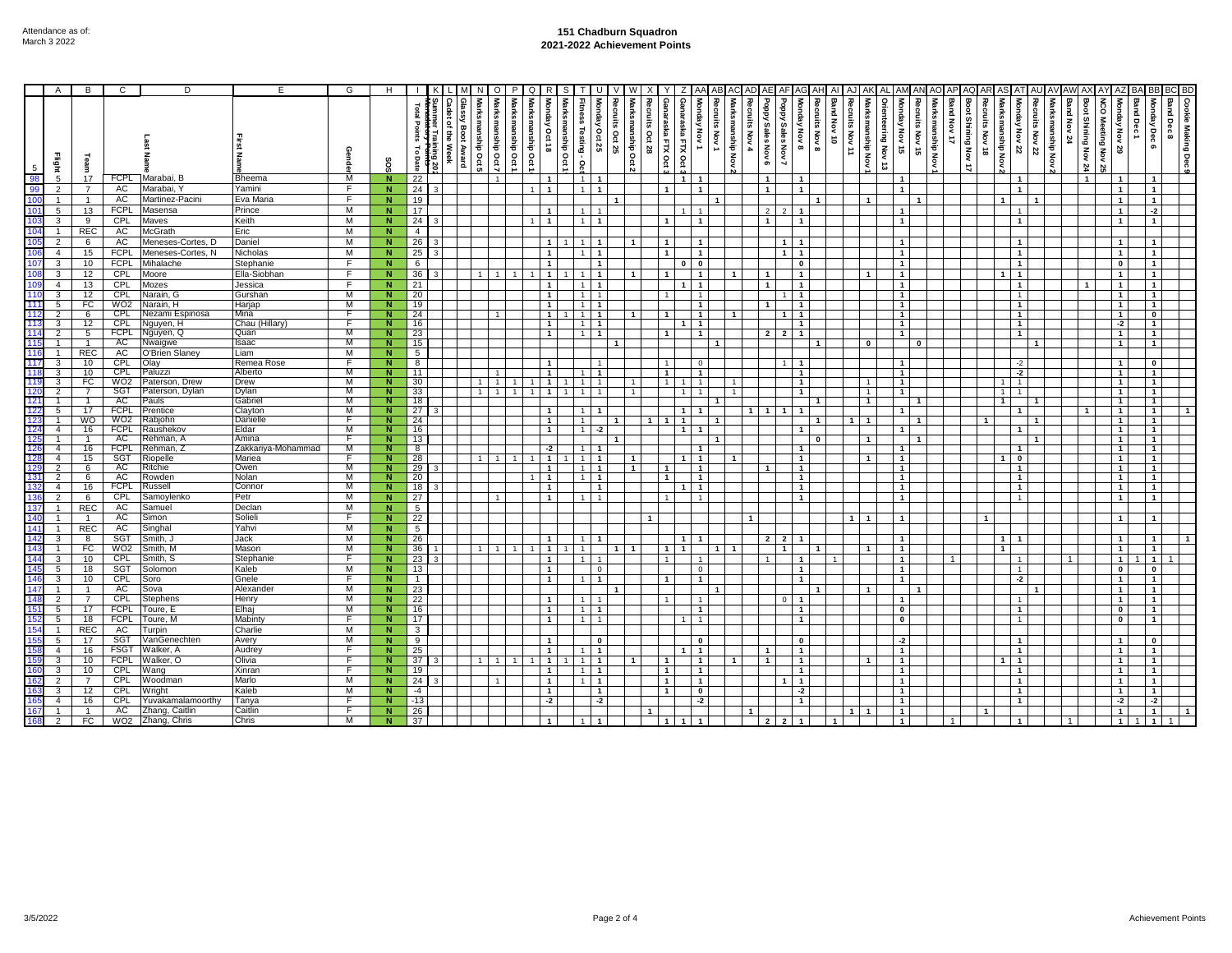|                                               | <b>BE</b>                                          | <b>BF</b>      | BG   | BH                                        | B <sub>l</sub>                            | <b>BJ</b>   | BK                                      | <b>BL</b>       | <b>BM</b>    | <b>BN</b>                               | <b>BO</b>       | BP                         | BQ           | BR                  | BS                                   | BT              | BU             | BV                 | BW                               | BX             | BY           | BZ                | CA                | CB                               | cc              | CD             | CE               | CF                                           | CG          | CH                | C1                | CJ                               | CK              | CL         | <b>CM</b>          |
|-----------------------------------------------|----------------------------------------------------|----------------|------|-------------------------------------------|-------------------------------------------|-------------|-----------------------------------------|-----------------|--------------|-----------------------------------------|-----------------|----------------------------|--------------|---------------------|--------------------------------------|-----------------|----------------|--------------------|----------------------------------|----------------|--------------|-------------------|-------------------|----------------------------------|-----------------|----------------|------------------|----------------------------------------------|-------------|-------------------|-------------------|----------------------------------|-----------------|------------|--------------------|
| $\overline{2}$                                |                                                    |                |      |                                           |                                           |             |                                         |                 |              |                                         |                 |                            |              |                     |                                      |                 |                |                    |                                  |                |              |                   |                   |                                  |                 |                |                  |                                              |             |                   |                   |                                  |                 |            |                    |
|                                               | Monday Dec 13                                      | Band Dec 15    | 2022 | Monday Jan 3                              | 01 uer Aepuo                              | Band Jan 12 | <b>Monday Jan 17</b>                    | Recruits Jan 17 | Band Jan 19  | Monday Jan 24                           | Recruits Jan 24 | <b>Talent Show Plannin</b> | Band Jan 26  | Marksmanship Jan 2  | Monday Jan 31                        | Recruits Jan 31 | Band Feb 2     | Marksmanship Feb 3 | Monday Feb 7                     | Recruits Feb 7 | Band Feb 9   | Marksmanship Feb  | Model Bldg Feb 13 | Monday Feb 14                    | Recruits Feb 14 | Band Feb 16    | Marksmanship Feb | Monday Feb 21                                | Band Feb 23 | Marksmanship Feb: | Model Bidg Feb 27 | Monday Feb 28                    | Recruits Feb 28 | Band Mar 2 | Marksmanship Mar 3 |
| $\overline{5}$                                |                                                    |                |      |                                           |                                           |             |                                         |                 |              |                                         |                 |                            |              |                     |                                      |                 |                |                    |                                  |                |              |                   |                   |                                  |                 |                |                  |                                              |             |                   |                   |                                  |                 |            |                    |
| $6\overline{6}$                               | $\mathbf{1}$                                       |                |      | $\mathbf{1}$                              | $\mathsf 0$                               |             | $\mathbf{1}$                            |                 |              | $\mathsf 0$                             |                 |                            |              |                     | $\mathsf 0$                          |                 |                |                    | $\mathbf{1}$                     |                |              |                   |                   | $\mathsf 0$                      |                 |                |                  | $\mathsf{O}\xspace$                          |             |                   |                   | 0                                |                 |            |                    |
| $\overline{7}$                                | $\mathbf{1}$                                       |                |      | $\mathbf{1}$                              | $\mathbf{1}$                              |             | $\mathbf{1}$                            |                 |              | $\mathbf{1}$                            |                 |                            |              |                     | $\mathbf{1}$                         |                 |                |                    | $\mathbf{1}$                     |                |              |                   |                   | $\mathbf{1}$                     |                 |                |                  | $\mathsf 0$                                  |             |                   |                   | $\mathbf{1}$                     |                 |            |                    |
| $\overline{\mathbf{8}}$                       | $\mathbf{1}$                                       |                |      | $\mathbf{1}$                              | $\mathbf 0$                               |             | $\mathbf{1}$                            |                 |              | $\pmb{0}$                               |                 |                            |              |                     | $\mathbf{1}$                         |                 |                |                    | $\mathbf{1}$                     |                |              |                   |                   | $\mathsf 0$                      |                 |                |                  | $\mathbf 0$                                  |             |                   |                   | $\mathbf{1}$                     |                 |            |                    |
| 9<br>10                                       | $\overline{1}$                                     |                |      | $\overline{1}$                            | $\overline{1}$                            |             | $\overline{1}$                          | $\mathbf{1}$    |              | $\overline{\mathbf{0}}$                 | 1               |                            | $\mathbf{1}$ |                     | $\overline{1}$                       | $-2$            | $\overline{1}$ |                    | $\overline{1}$                   | $\mathbf{1}$   | $\mathbf{1}$ |                   |                   | $\overline{1}$                   | $\mathbf{1}$    | $\overline{1}$ |                  | $\mathsf 0$<br>$\mathsf 0$                   |             |                   |                   | $\overline{1}$                   |                 |            |                    |
| 12                                            | $\mathbf{1}$                                       |                |      | $\mathsf 0$                               | $\pmb{0}$                                 |             | $\mathbf{1}$                            |                 |              | $\mathbf{1}$                            |                 |                            |              |                     | $\mathbf{1}$                         |                 |                |                    | $\pmb{0}$                        |                |              |                   |                   | $\mathbf{1}$                     |                 |                |                  | $\mathsf 0$                                  |             |                   |                   | $\mathbf{1}$                     |                 |            |                    |
| 13                                            | $\overline{1}$                                     |                |      | $\mathbf{1}$                              | $\mathbf{1}$                              |             | $\mathbf{1}$                            |                 |              | $\mathbf{1}$                            |                 |                            |              |                     | $\mathbf{1}$                         |                 |                |                    | $\mathbf{1}$                     |                |              |                   |                   | $\mathbf{1}$                     |                 |                |                  | 0                                            |             |                   |                   | $\overline{1}$                   |                 |            |                    |
| $\frac{14}{16}$                               | $\mathbf 1$                                        |                |      | $-2$                                      | $\mathbf{1}$                              |             | $\mathbf{1}$                            |                 |              | $\mathbf{1}$                            |                 |                            |              |                     | 1                                    |                 |                |                    | $\mathbf{1}$                     |                |              |                   |                   | $\mathbf{1}$                     |                 |                |                  | 0                                            |             |                   |                   | $\mathbf{1}$                     |                 |            |                    |
|                                               | $-2$                                               |                |      | $-2$                                      | $\mathbf{1}$                              |             | $\mathbf{1}$                            |                 |              | $\mathbf{1}$                            |                 |                            |              |                     | 1                                    |                 |                |                    | $\mathbf{1}$                     |                |              |                   |                   | $-2$                             |                 |                |                  | $\mathsf 0$                                  |             |                   |                   | $-2$                             |                 |            |                    |
|                                               | $-2$                                               |                |      | $-2$                                      | $\mathbf{1}$                              |             | $\mathbf{1}$                            |                 |              | $\mathbf{1}$                            |                 |                            |              |                     | 1                                    |                 |                |                    | $\mathbf{1}$                     |                |              |                   |                   | $-2$                             |                 |                |                  | $\pmb{0}$                                    |             |                   |                   | $-2$                             |                 |            |                    |
| 18                                            | $\mathbf{1}$                                       |                |      | $-2$                                      | $\overline{\mathbf{0}}$                   |             | $\mathbf{1}$                            |                 |              | $\mathbf{1}$                            |                 |                            |              |                     | 1                                    |                 |                |                    | $\mathbf{1}$                     |                |              |                   |                   | $\mathbf{1}$                     |                 |                |                  | $\overline{0}$                               |             |                   |                   | $\overline{1}$                   |                 |            |                    |
| 19<br>20                                      | $-2$<br>$\pmb{0}$                                  |                |      | $\overline{1}$<br>$\overline{\mathbf{0}}$ | $\mathbf{1}$<br>$\overline{\mathbf{0}}$   |             | $\mathbf{1}$<br>$\overline{\mathbf{0}}$ |                 |              | $\mathbf{1}$<br>$\overline{\mathbf{0}}$ |                 |                            |              |                     | $\mathbf{1}$<br>$\overline{1}$       |                 |                |                    | $\mathbf{1}$<br>$\overline{1}$   |                |              |                   |                   | $\mathbf 1$<br>$\overline{1}$    |                 |                |                  | $\overline{0}$<br>$\overline{\text{o}}$      |             |                   |                   | $\mathbf{1}$<br>$\overline{1}$   |                 |            |                    |
| 21                                            |                                                    |                |      |                                           |                                           |             |                                         | 1               |              |                                         | 1               |                            |              |                     |                                      | 1               |                |                    |                                  | 1              |              |                   |                   |                                  | $\mathbf{1}$    |                |                  | 0                                            |             |                   |                   |                                  |                 |            |                    |
| 22                                            | $\mathbf{1}$                                       |                |      | $\mathbf 1$                               | $\mathbf{1}$                              |             | $-2$                                    |                 |              | $\mathbf{1}$                            |                 |                            |              |                     | $\mathbf{1}$                         |                 |                |                    | $\mathbf{1}$                     |                |              |                   |                   | $\mathbf{1}$                     |                 |                |                  | $\mathsf 0$                                  |             |                   |                   | $-2$                             |                 |            |                    |
| 23                                            | $\overline{1}$                                     |                |      | $\overline{1}$                            | $\overline{1}$                            |             | $\mathbf{1}$                            |                 |              | $\mathbf{1}$                            |                 | 1                          |              |                     | $\mathbf{1}$                         |                 |                |                    | $\overline{\text{o}}$            |                |              |                   |                   | $\overline{1}$                   |                 |                |                  | $\mathsf 0$                                  |             |                   |                   | $\overline{1}$                   |                 |            |                    |
| $\frac{26}{29}$                               | $\mathbf{1}$                                       |                |      | $\mathbf{1}$                              | $\mathbf{1}$                              |             | $\mathbf{1}$                            |                 |              | $\mathbf{1}$                            |                 |                            | 1            |                     | $\mathbf{1}$                         |                 | 1              |                    | $\mathbf{1}$                     |                | 1            |                   |                   | $\mathbf{1}$                     |                 | 1              |                  | 0                                            |             |                   |                   | $\mathbf{1}$                     |                 |            |                    |
|                                               | $\mathbf{1}$                                       |                |      | $\mathbf{1}$                              | $\overline{1}$                            |             | $\mathbf{1}$                            |                 |              | $\mathbf{1}$                            |                 |                            |              |                     | $\mathbf{1}$                         |                 |                |                    | $\mathbf{1}$                     |                |              |                   |                   | $\mathbf{1}$                     |                 |                |                  | 0                                            |             |                   |                   | $\overline{1}$                   |                 |            |                    |
| 30                                            | $\overline{1}$<br>$\overline{1}$                   |                |      | $-2$<br>$\overline{1}$                    | $\overline{1}$<br>$\overline{1}$          |             | $\overline{1}$<br>$\overline{1}$        |                 | 1            | $\mathbf{1}$<br>$\overline{1}$          |                 |                            | $\mathbf{1}$ | 1<br>$\overline{1}$ | $\overline{1}$<br>$\overline{1}$     |                 | $\overline{1}$ |                    | $\overline{1}$<br>$\overline{1}$ |                | 1            | $\mathbf{1}$<br>1 |                   | $\overline{1}$<br>$\overline{1}$ |                 | 1              | $\overline{1}$   | $\overline{0}$<br>$\pmb{0}$                  | 1           | $\overline{1}$    |                   | $\overline{1}$<br>$\overline{1}$ |                 |            | 1                  |
|                                               | $\overline{1}$                                     |                |      | $\overline{1}$                            | 1                                         |             | $\overline{1}$                          |                 |              | $\overline{1}$                          |                 |                            |              |                     | 1                                    |                 |                |                    | $\overline{1}$                   |                |              |                   |                   | $\overline{1}$                   |                 |                |                  | $\pmb{0}$                                    |             |                   |                   | 1                                |                 |            |                    |
| $\frac{34}{36}$ $\frac{37}{37}$               | $\mathbf 0$                                        |                |      | $\mathbf{1}$                              | $\pmb{0}$                                 |             | 0                                       |                 |              | $\mathsf 0$                             |                 |                            |              |                     | $\mathsf 0$                          |                 |                |                    | $\mathsf 0$                      |                |              |                   |                   | $\mathbf{1}$                     |                 |                |                  | $\mathbf 0$                                  |             |                   |                   | $\mathbf{1}$                     |                 |            |                    |
|                                               | $\mathbf{1}$                                       |                |      | $\mathbf{1}$                              | $\mathbf{1}$                              |             | $\mathbf{1}$                            |                 |              | $\mathbf{1}$                            |                 |                            |              |                     | 1                                    |                 |                |                    | $\mathbf{1}$                     |                |              |                   |                   | $\mathbf{1}$                     |                 |                |                  | 0                                            |             |                   |                   | $\mathbf{1}$                     |                 |            |                    |
| $\frac{39}{40}$                               | $\overline{1}$                                     |                |      | $\overline{1}$                            | $\overline{1}$                            |             | $\overline{1}$                          |                 |              | $\overline{1}$                          |                 |                            |              | $\mathbf{1}$        | $\overline{1}$                       |                 |                | 1                  | $\overline{1}$                   |                |              | 1                 |                   | $\overline{1}$                   |                 |                | $\overline{1}$   | $\overline{\mathbf{0}}$                      |             | 1                 |                   | $\overline{1}$                   |                 |            | 1                  |
|                                               | $\overline{\mathbf{0}}$<br>$\overline{\mathbf{1}}$ |                |      | 1<br>$\overline{\text{o}}$                | $\overline{1}$<br>$\overline{1}$          |             | $\overline{1}$<br>$\mathbf{1}$          |                 |              | $\overline{1}$<br>$\mathbf{1}$          |                 |                            |              | $\overline{1}$      | $\overline{\mathbf{0}}$<br>$\pmb{0}$ |                 |                |                    | $\overline{1}$<br>$\overline{1}$ |                |              |                   |                   | $\overline{1}$<br>$\overline{1}$ |                 |                |                  | $\pmb{0}$<br>$\mathsf 0$                     |             |                   |                   | $\overline{1}$<br>$\overline{1}$ |                 |            |                    |
| $\frac{42}{43}$                               | $\overline{1}$                                     |                |      | $\overline{1}$                            | $\overline{1}$                            |             | $\overline{1}$                          |                 |              | $-2$                                    |                 |                            |              |                     | $\overline{1}$                       |                 |                |                    | $\overline{1}$                   |                |              |                   |                   | $\overline{\text{o}}$            |                 |                |                  | 0                                            |             |                   |                   | 1                                |                 |            |                    |
| 44                                            | $\overline{1}$                                     |                |      | 0                                         | $\overline{1}$                            |             | $\mathbf{1}$                            |                 |              | $\mathbf{1}$                            |                 |                            |              |                     | $\mathbf{1}$                         |                 |                |                    | $\overline{1}$                   |                |              |                   |                   | $\mathbf{1}$                     |                 |                |                  | $\overline{0}$                               |             |                   |                   | $\overline{1}$                   |                 |            |                    |
| 45                                            | $\overline{\mathbf{0}}$                            |                |      | $\overline{0}$                            | $\overline{0}$                            |             | $\overline{0}$                          |                 |              | $\overline{0}$                          |                 |                            |              |                     | $\overline{0}$                       |                 |                |                    | $\pmb{0}$                        |                |              |                   |                   | $\pmb{0}$                        |                 |                |                  | $\pmb{0}$                                    |             |                   |                   | $\overline{0}$                   |                 |            |                    |
| 46                                            |                                                    |                |      |                                           |                                           |             |                                         | $\mathbf{1}$    |              |                                         | 1               |                            |              |                     |                                      | $\mathbf{1}$    |                |                    |                                  | $\mathbf{1}$   |              |                   |                   |                                  | $\mathbf{1}$    |                |                  | $\overline{\text{o}}$                        |             |                   |                   |                                  |                 |            |                    |
| 47<br>48                                      | $\mathbf{1}$                                       |                |      | $\mathbf{1}$                              | $\mathbf{1}$                              |             | $\mathbf{1}$                            | $\mathbf{1}$    |              | $\mathbf{1}$                            | $\mathbf{1}$    | 1                          |              |                     | $\mathbf{1}$                         | $\mathbf{1}$    |                |                    | $\mathbf{1}$                     | $\mathbf{1}$   |              |                   | 1                 | $\mathbf{1}$                     | $\mathbf{1}$    | 1              | $\mathbf{1}$     | $\mathsf{o}\xspace$<br>$\pmb{0}$             |             |                   |                   | 1                                |                 |            |                    |
| 49                                            | $\overline{1}$                                     |                |      | $\overline{1}$                            | $\overline{1}$                            |             | $\overline{1}$                          |                 |              | $\overline{1}$                          |                 |                            |              |                     | $\overline{1}$                       |                 |                |                    | $\overline{1}$                   |                |              |                   | 1                 | $\overline{1}$                   |                 |                | $\mathbf{1}$     | $\overline{0}$                               |             |                   |                   | $\overline{1}$                   |                 |            |                    |
| 53                                            | $\overline{1}$                                     | $\overline{1}$ |      | $\overline{1}$                            | $\overline{1}$                            |             | $\overline{1}$                          |                 | $\mathbf{1}$ | $\overline{1}$                          |                 | $\overline{1}$             | 1            |                     | $\overline{1}$                       |                 | 1              |                    | $\overline{1}$                   |                | 1            |                   |                   | $\overline{1}$                   |                 | 1              |                  | $\pmb{0}$                                    | 1           |                   |                   | $\overline{1}$                   |                 |            |                    |
| 54<br>55<br>58<br>58<br>59                    | $\frac{1}{1}$                                      |                |      | $\frac{1}{1}$                             | $\frac{1}{1}$                             |             | $\mathbf{1}$                            |                 |              | $\mathbf{1}$                            |                 |                            |              |                     | $\mathbf{1}$                         |                 |                | 1                  | $\overline{1}$                   |                |              | 1                 |                   | $\overline{1}$                   |                 |                | 1                | $\overline{\mathbf{0}}$                      |             | 1                 |                   | $\frac{1}{1}$                    |                 |            | 1                  |
|                                               | $\overline{\mathbf{1}}$                            |                |      | -2                                        | $\overline{1}$                            |             | $\mathbf{1}$<br>1                       |                 |              | $\mathbf{1}$<br>$\overline{\mathbf{0}}$ |                 |                            |              |                     | $\mathbf{1}$<br>1                    |                 |                |                    | $\overline{1}$<br>$\mathbf{1}$   |                |              | $\overline{1}$    | 1                 | $\mathbf 1$<br>1                 |                 |                | $\mathbf{1}$     | 0<br>0                                       |             | $\overline{1}$    | 1                 | 1                                |                 |            | $\overline{1}$     |
|                                               | $\overline{\mathbf{0}}$                            |                |      | $\overline{0}$                            | $\pmb{0}$                                 |             | $\overline{\mathbf{0}}$                 |                 |              | $\overline{\mathbf{0}}$                 |                 |                            |              |                     | $\overline{\text{o}}$                |                 |                |                    | $\overline{\mathbf{0}}$          |                |              |                   |                   | $\overline{0}$                   |                 |                |                  | $\overline{\mathbf{0}}$                      |             |                   |                   | $\overline{0}$                   |                 |            |                    |
|                                               | $\overline{\mathbf{1}}$                            |                |      | $\mathbf{1}$                              | $\overline{1}$                            |             | $\mathbf{1}$                            |                 |              | $\mathbf{1}$                            |                 |                            |              |                     | 1                                    |                 |                | 1                  | $\overline{1}$                   |                |              | $\mathbf{1}$      |                   | $\overline{1}$                   |                 |                | 1                | $\overline{0}$                               |             | 1                 |                   | $\overline{1}$                   |                 |            |                    |
| $\begin{array}{r} 60 \\ 61 \\ 63 \end{array}$ | $\overline{1}$                                     |                |      | $\frac{-2}{0}$                            | $\overline{1}$                            |             | 1                                       |                 |              | $\overline{1}$                          |                 |                            |              |                     | 1                                    |                 |                |                    | $\overline{1}$                   |                |              |                   |                   | $\overline{1}$                   |                 |                |                  | 0                                            |             |                   |                   | 1                                |                 |            |                    |
|                                               | $\overline{\mathbf{0}}$<br>$\overline{1}$          |                |      | $\overline{1}$                            | $\overline{\mathbf{0}}$<br>$\overline{1}$ |             | $\overline{0}$<br>$\overline{1}$        |                 |              | $\overline{1}$<br>$\overline{1}$        |                 |                            |              |                     | $\overline{1}$<br>$\overline{1}$     |                 |                | $\mathbf{1}$       | $\pmb{0}$<br>$\overline{1}$      |                |              | $\mathbf{1}$      |                   | $\pmb{0}$<br>$\overline{1}$      |                 |                | $\mathbf{1}$     | $\pmb{0}$<br>$\overline{0}$                  |             |                   | 1                 | $\overline{1}$<br>$\overline{1}$ |                 |            |                    |
| $\frac{65}{66}$                               | $\overline{1}$                                     |                |      | $\overline{\mathbf{0}}$                   | $\overline{1}$                            |             | $\overline{1}$                          |                 |              | $\overline{1}$                          |                 |                            |              |                     | $-2$                                 |                 |                |                    | $\overline{1}$                   |                |              |                   |                   | $\overline{1}$                   |                 |                |                  | $\overline{\mathbf{0}}$                      |             | $\overline{1}$    |                   | $-2$                             |                 |            |                    |
| 67                                            | $\overline{\mathbf{0}}$                            |                |      | $\mathbf{1}$                              | $\mathbf{1}$                              |             | $\overline{\mathbf{0}}$                 |                 |              | $\overline{\mathbf{0}}$                 |                 |                            |              |                     | $\mathbf{1}$                         |                 |                |                    | $\mathbf{1}$                     |                |              |                   |                   | $\overline{\mathbf{0}}$          |                 |                |                  | $\overline{\mathbf{0}}$                      |             |                   |                   | $\overline{1}$                   |                 |            |                    |
|                                               | $\overline{1}$                                     |                |      | $\mathbf{1}$                              | $\mathbf{1}$                              |             | $\mathbf{1}$                            |                 |              | $\mathbf{1}$                            |                 |                            |              |                     | 1                                    |                 |                |                    | $\mathbf{1}$                     |                |              |                   |                   | $\mathbf{1}$                     |                 |                |                  | $\overline{\text{o}}$                        |             |                   |                   | $\overline{1}$                   |                 |            |                    |
|                                               | $\overline{1}$                                     |                |      | $\overline{1}$                            | $\overline{1}$                            |             | $\mathbf{1}$                            |                 |              | $\mathbf{1}$                            |                 |                            |              |                     | $\mathbf{1}$                         |                 |                |                    | $\mathbf{1}$                     |                |              |                   |                   | $\overline{1}$                   |                 |                |                  | $\overline{\mathbf{0}}$                      |             |                   |                   | 1                                |                 |            |                    |
|                                               | $\overline{1}$<br>$\overline{1}$                   |                |      | $\overline{1}$<br>$\overline{1}$          | $\overline{1}$<br>$\overline{1}$          |             | $\overline{1}$<br>$\mathbf{1}$          |                 |              | $\overline{1}$<br>$\mathbf{1}$          |                 |                            |              |                     | $\overline{1}$<br>$\mathbf{1}$       |                 |                |                    | $\overline{1}$<br>$\mathbf{1}$   |                |              | 1                 |                   | $\overline{1}$<br>$\mathbf{1}$   |                 |                | $\mathbf{1}$     | 0                                            |             | 1                 |                   | 1<br>$\overline{1}$              |                 |            | 1                  |
|                                               | $\overline{1}$                                     |                |      | 1                                         | $\overline{1}$                            |             | $\mathbf{1}$                            |                 |              | $\mathbf{1}$                            |                 |                            |              |                     | 1                                    |                 |                |                    | $\mathbf{1}$                     |                |              |                   |                   | $\mathbf{1}$                     |                 |                |                  | $\mathsf{o}\xspace$<br>$\overline{\text{o}}$ |             |                   |                   | 1                                |                 |            |                    |
|                                               | $\overline{1}$                                     |                |      | 1                                         | $\overline{1}$                            |             | $\mathbf{1}$                            |                 |              | $\mathbf{1}$                            |                 |                            |              |                     | $\mathbf{1}$                         |                 |                |                    | $\mathbf{1}$                     |                |              |                   |                   | $\overline{1}$                   |                 |                |                  | $\overline{\text{o}}$                        |             |                   |                   | 1                                |                 |            |                    |
|                                               | $\overline{\mathbf{1}}$                            |                |      | 1                                         | $\overline{1}$                            |             | $\overline{1}$                          |                 |              | $\overline{1}$                          |                 |                            |              |                     | 1                                    |                 |                |                    | $\overline{1}$                   |                |              | $\overline{1}$    |                   | $\overline{1}$                   |                 |                | 1                | $\overline{\mathbf{0}}$                      |             | 1                 |                   | 1                                |                 |            | $\mathbf{1}$       |
|                                               | $\mathbf{1}$                                       |                |      | $-2$                                      | $\mathbf{1}$                              |             | $\mathbf{1}$                            |                 |              | $\mathbf{1}$                            |                 |                            |              |                     | $\mathbf{1}$                         |                 |                |                    | $\mathbf{1}$                     |                |              |                   |                   | $\mathbf{1}$                     |                 |                |                  | 0                                            |             |                   |                   | $\mathbf{1}$                     |                 |            |                    |
| 69 70 71 72 73 74 75 77 78 79 81 82           | $\overline{\mathbf{1}}$                            |                |      | $\overline{1}$                            | $\pmb{0}$                                 |             | $\mathbf{1}$                            |                 |              | $\mathbf{1}$                            |                 |                            |              |                     | $\mathbf{1}$                         |                 |                |                    | $\pmb{0}$                        |                |              |                   |                   | $\mathbf{1}$                     |                 |                |                  | 0                                            |             |                   |                   | $\overline{1}$                   |                 |            |                    |
|                                               | $\overline{1}$<br>$\overline{\mathbf{1}}$          |                |      | 1<br>1                                    | $\mathbf{1}$<br>1                         |             | $\mathbf{1}$<br>$\overline{1}$          |                 |              | $\mathbf{1}$<br>$\overline{1}$          |                 | 1                          | 1            |                     | $\mathbf{1}$<br>1                    |                 | 1              |                    | $\mathbf{1}$<br>$\overline{1}$   |                | 1            | $\mathbf{1}$      | 1                 | $\mathbf 1$<br>$\overline{1}$    |                 | 1              | $\mathbf{1}$     | 0<br>0                                       |             | 1                 |                   | $\overline{1}$<br>$\overline{1}$ |                 |            | $\mathbf{1}$       |
|                                               | $\overline{1}$                                     |                |      | $\mathbf{1}$                              | $\overline{1}$                            |             | $\mathbf{1}$                            |                 |              | $\mathbf{1}$                            |                 | 1                          |              |                     | $\mathbf{1}$                         |                 |                |                    | $\mathbf{1}$                     |                |              |                   | 1                 | $\mathbf{1}$                     |                 |                |                  | $\pmb{0}$                                    |             |                   |                   | $\overline{1}$                   |                 |            |                    |
| 83                                            | $\overline{1}$                                     |                |      | $\mathbf 1$                               | $\overline{1}$                            |             | $\mathbf{1}$                            |                 |              | $\mathbf{1}$                            |                 |                            |              |                     | $\mathbf{1}$                         |                 |                |                    | $\mathbf 1$                      |                |              |                   |                   | $\mathbf 1$                      |                 |                |                  | 0                                            |             |                   |                   | $\overline{1}$                   |                 |            |                    |
| 86                                            | $\overline{1}$                                     |                |      | $\overline{1}$                            | $\overline{1}$                            |             | $\overline{1}$                          |                 |              | $\overline{1}$                          |                 |                            |              |                     | $\mathbf{1}$                         |                 |                |                    | $\overline{1}$                   |                |              |                   |                   | $\overline{1}$                   |                 |                |                  | $\mathbf 0$                                  |             |                   |                   | $\overline{1}$                   |                 |            |                    |
| 87                                            | $\overline{1}$                                     |                |      | $\overline{1}$                            | 1                                         |             | $\overline{1}$                          |                 |              | $\overline{1}$                          |                 |                            |              |                     | 1                                    |                 |                |                    | $\overline{1}$                   |                |              |                   |                   | $\overline{1}$                   |                 |                |                  | 0                                            |             |                   |                   | $\overline{1}$                   |                 |            |                    |
| 89<br>91                                      | $\mathbf 1$                                        |                |      | $\overline{1}$                            | $\mathbf{1}$                              |             | $\mathbf{1}$                            |                 |              | $\mathbf{1}$                            |                 |                            |              |                     | $\mathbf{1}$                         |                 |                |                    | $\mathbf{1}$                     |                |              | 1                 |                   | $\mathbf{1}$                     |                 |                | 1                | $\pmb{0}$<br>$\mathbf 0$                     |             |                   |                   | $\mathbf{1}$                     |                 |            |                    |
|                                               | 1                                                  |                |      | 1                                         | 1                                         |             | 1                                       |                 |              | $\overline{1}$                          |                 |                            |              |                     | $\overline{1}$                       |                 |                |                    | $\overline{1}$                   |                |              |                   |                   | $\overline{1}$                   |                 |                |                  | 0                                            |             |                   |                   | 1                                |                 |            |                    |
| $\frac{92}{94}$                               | $\overline{\mathbf{0}}$                            |                |      | 0                                         | $\overline{1}$                            |             | $\overline{1}$                          |                 |              | $\overline{1}$                          |                 |                            |              |                     | $\overline{1}$                       |                 |                |                    | $\overline{1}$                   |                |              |                   |                   | $\overline{1}$                   |                 |                |                  | $\pmb{0}$                                    |             |                   |                   | $\overline{1}$                   |                 |            |                    |
| $\frac{95}{96}$                               | $\overline{1}$                                     |                |      | $\overline{1}$                            | $\overline{1}$                            |             | $\overline{1}$                          |                 |              | $\overline{1}$                          |                 |                            |              |                     | $\overline{1}$                       |                 |                |                    | $\overline{1}$                   |                |              |                   |                   | $\overline{1}$                   |                 |                |                  | $\overline{0}$                               |             |                   |                   | $\overline{1}$                   |                 |            |                    |
|                                               | $-2$<br>$\overline{1}$                             |                |      | 1<br>$\overline{1}$                       | $-2$<br>$\overline{\text{o}}$             |             | $\overline{1}$<br>$\overline{1}$        |                 |              | $-2$<br>$\overline{1}$                  |                 |                            |              |                     | $\overline{1}$<br>0                  |                 |                |                    | $\overline{1}$<br>$\overline{1}$ |                |              | 1                 |                   | $\overline{1}$<br>1              |                 |                |                  | $\overline{\text{o}}$<br>0                   |             |                   |                   | $\frac{-2}{1}$                   |                 |            |                    |
|                                               |                                                    |                |      |                                           |                                           |             |                                         |                 |              |                                         |                 |                            |              |                     |                                      |                 |                |                    |                                  |                |              |                   |                   |                                  |                 |                |                  |                                              |             |                   |                   |                                  |                 |            |                    |